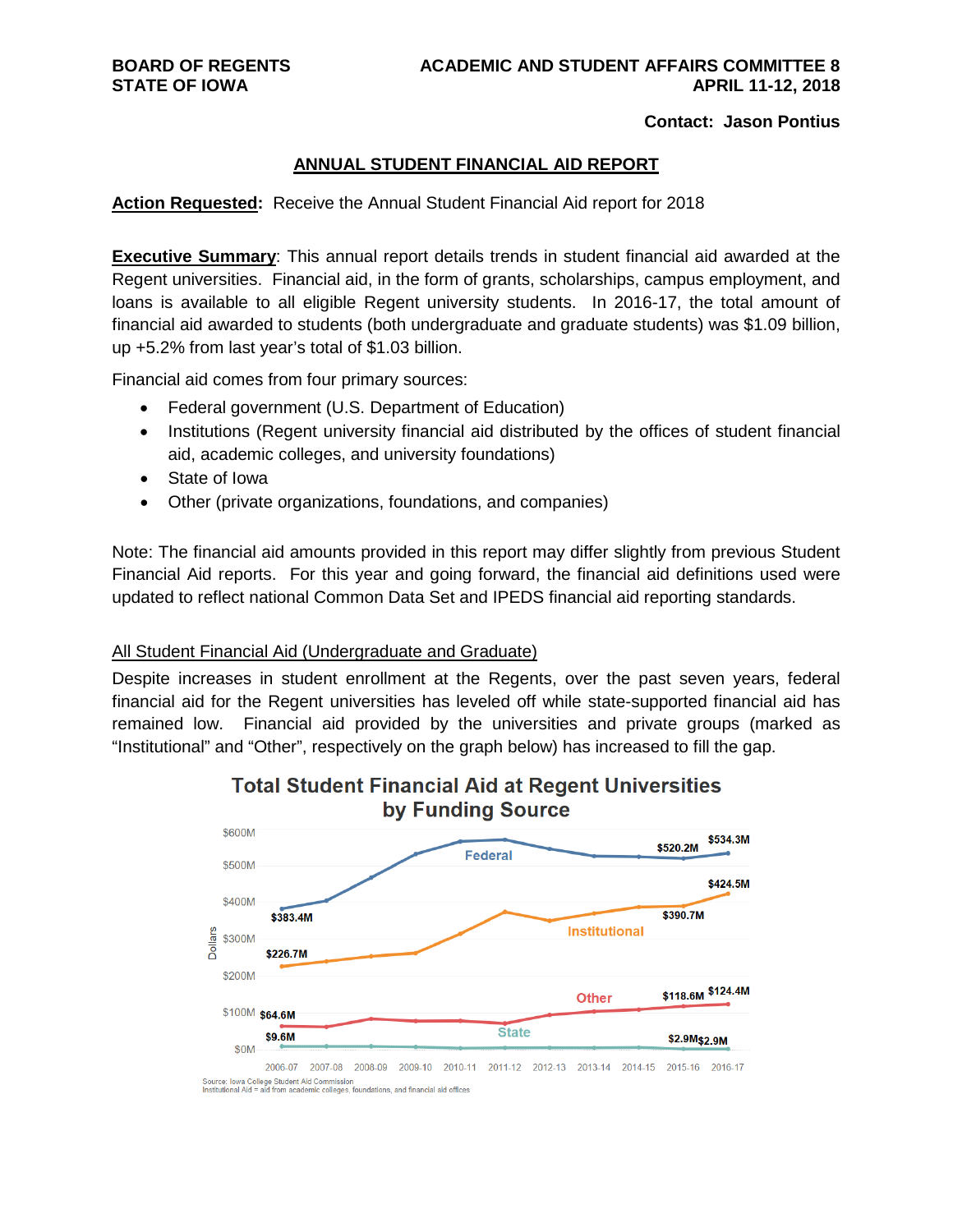# **BOARD OF REGENTS ACADEMIC AND STUDENT AFFAIRS COMMITTEE 8**

As shown in the graph below, the federal government provides the vast majority of student loans. Unlike loans, these grants, scholarships, and campus employment opportunities do not need to be repaid. The Regent universities support the vast majority of these opportunities to students. The majority (57%) of the institutional employment provided is for graduate student assistantships.



### **Regent University Student Financial Aid** by Type & Funding Source 2016-17

#### Undergraduates

Student financial aid for undergraduates comprises about two-thirds of all financial aid for Regent university students. The graph below shows that undergraduate financial aid trends are similar to those seen for total student financial aid. Federal financial aid dollars have leveled off with increases in aid from both institutional and other sources.



### **Undergraduate Financial Aid at Regent Universities by Funding Source**

Source: Iowa College Student Aid Commission<br>Institutional Aid = aid from academic colleges, foundations, and financial aid offices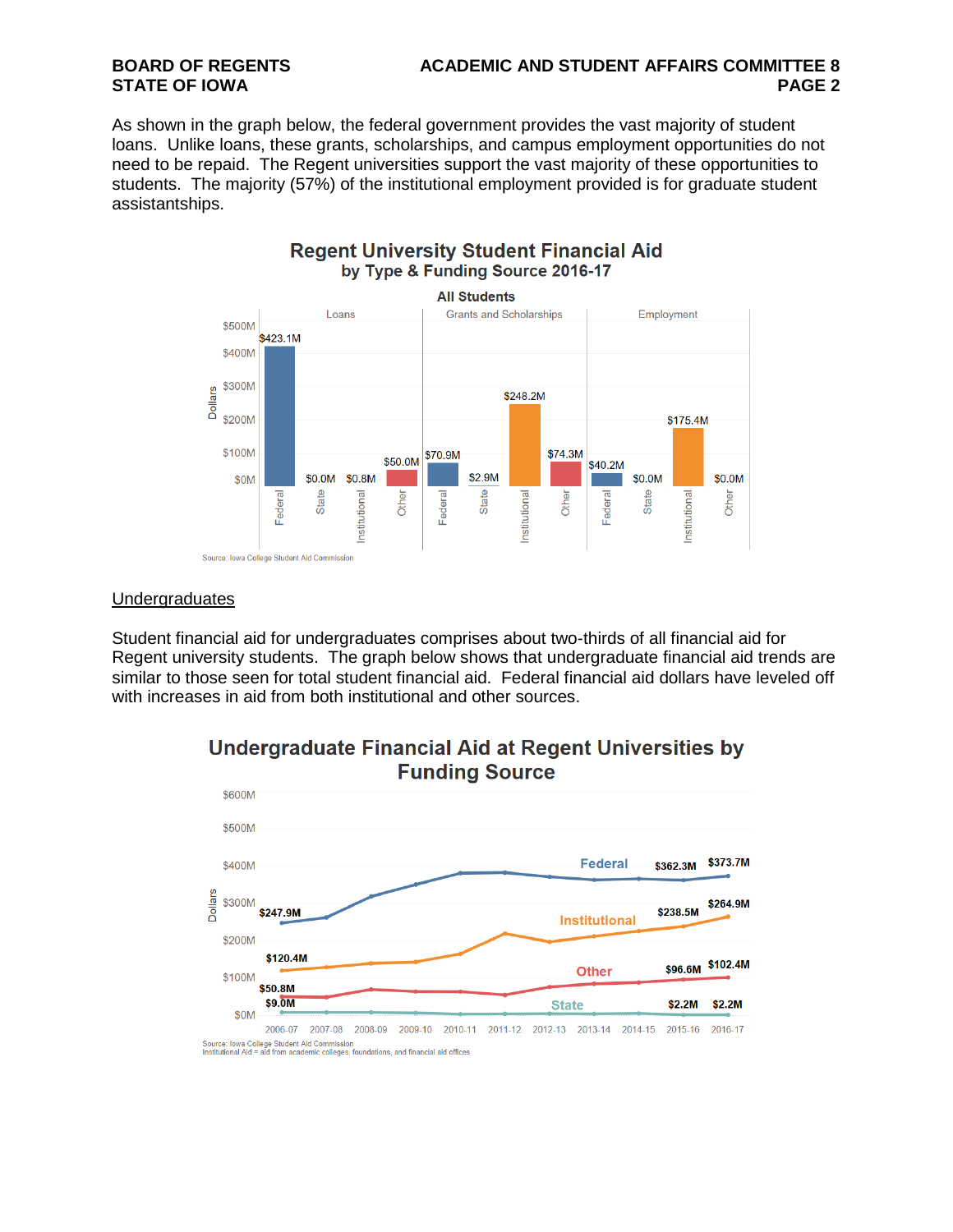# **BOARD OF REGENTS ACADEMIC AND STUDENT AFFAIRS COMMITTEE 8**

Of the total \$423.1 million of federal loans taken out by Regent university students, undergraduates use \$303.5 million or 72%. Undergraduates use 84% (\$207 million) of the available institutional grants, but only 33% (\$57.1 million) of institutional employment funding. Institutional employment for undergraduates is largely available through college work-study programs.



As part of their mission to make a university education as affordable as possible, the Regent universities have continued to provide increasing amounts of institutional financial aid, particularly to undergraduate students (see graph below for institutional aid by university).



### **Undergraduate Institutional Aid by Regent University**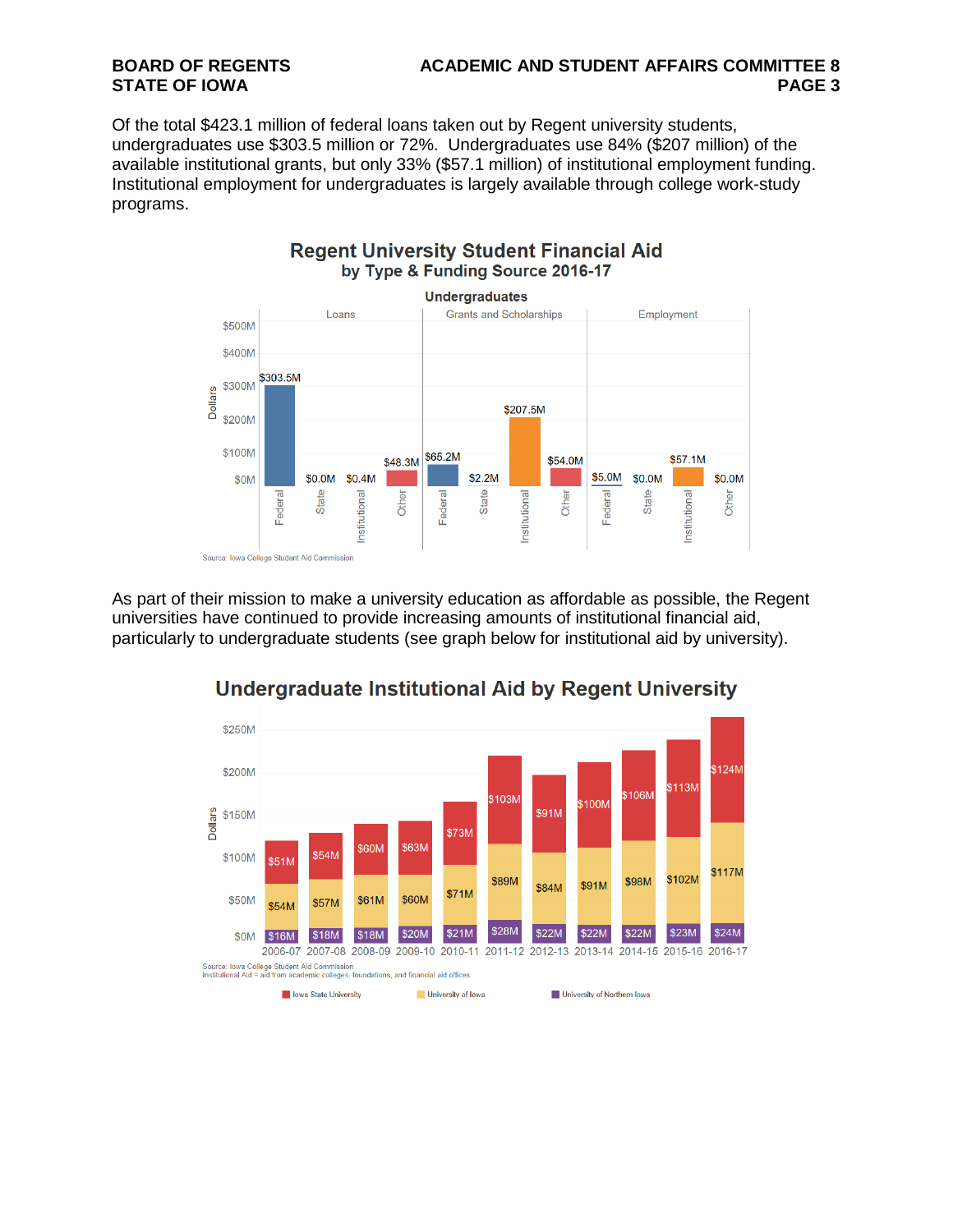# **BOARD OF REGENTS ACADEMIC AND STUDENT AFFAIRS COMMITTEE 8**

Institutional aid is the largest single source of scholarships and grants. Most of these institutional funds (64%) are reserved for students with demonstrated financial need (see graph below).



As shown below, most of the growth in available need-based scholarships and grants to undergraduate students has happened at the institutional level. External sourced need-based scholarships have also shown growth but at amounts significantly less that those provided by the Regents.

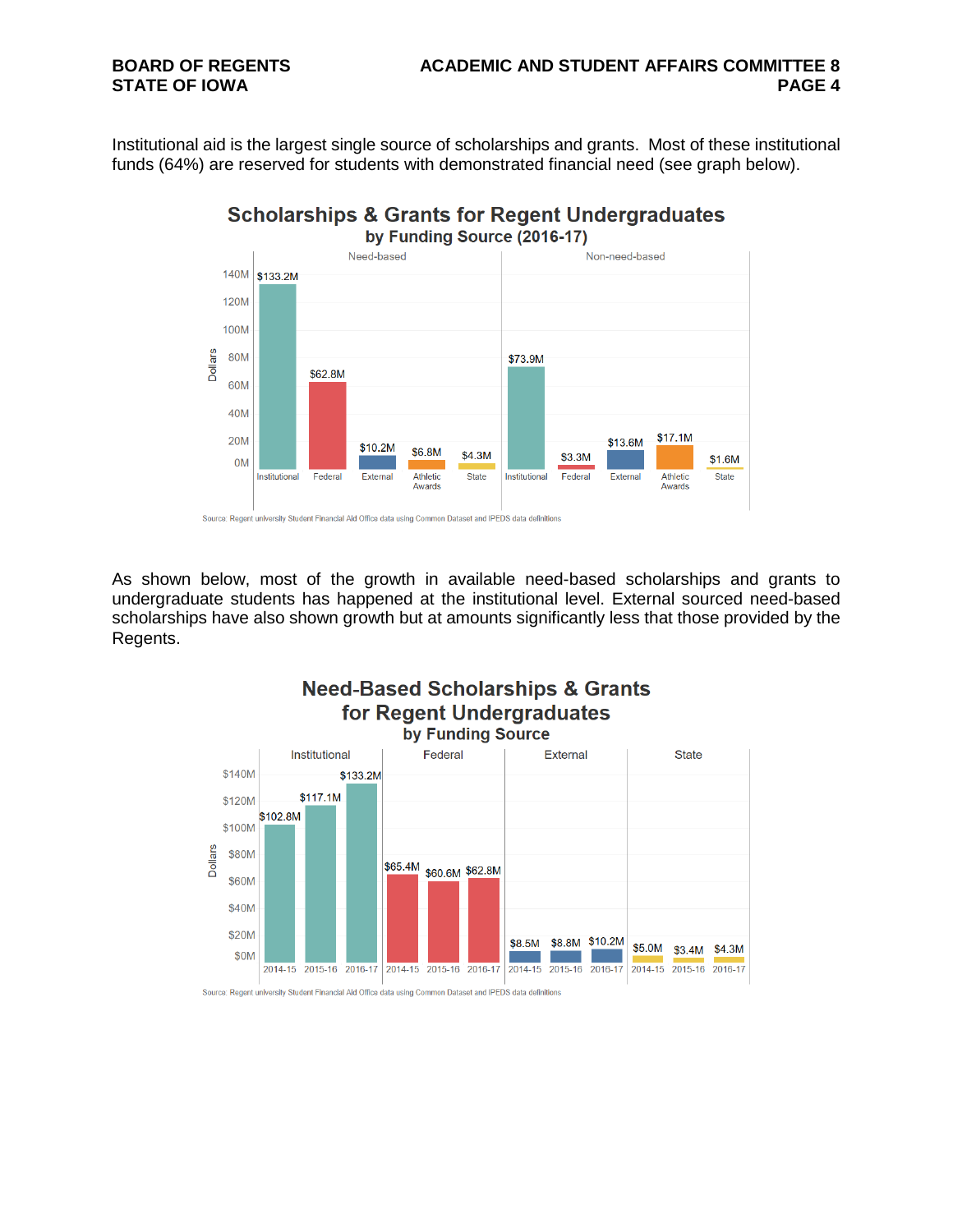The table below provides amounts of student financial aid aggregated by type of aid, residency status, demonstrated need of the students, Regent university attended, and year.

|                             |                |                 | <b>ISU</b> |          |          | SUI      |          |         | UNI     |         |         |
|-----------------------------|----------------|-----------------|------------|----------|----------|----------|----------|---------|---------|---------|---------|
|                             |                |                 | 2014-15    | 2015-16  | 2016-17  | 2014-15  | 2015-16  | 2016-17 | 2014-15 | 2015-16 | 2016-17 |
| Institutional               | Need-based     | <b>Resident</b> | \$24.4M    | \$26.3M  | \$28.1M  | \$14.6M  | \$17.2M  | \$22.2M | \$8.5M  | \$9.2M  | \$10.3M |
|                             |                | Non-resident    | \$34.3M    | \$35.3M  | \$39.1M  | \$19.4M  | \$27.6M  | \$32.0M | \$1.6M  | \$1.6M  | \$1.5M  |
|                             | Non-need-based | <b>Resident</b> | \$7.5M     | \$10.2M  | \$12.3M  | \$12.7M  | \$14.4M  | \$18.2M | \$1.9M  | \$2.0M  | \$2.0M  |
|                             |                | Non-resident    | \$20.3M    | \$21.7M  | \$24.2M  | \$29.6M  | \$23.8M  | \$16.9M | \$0.3M  | \$0.2M  | \$0.3M  |
|                             | Need-based     | <b>Resident</b> | \$1.4M     | \$1.3M   | \$1.6M   | \$1.8M   | \$1.2M   | \$1.5M  | \$1.8M  | \$1.0M  | \$1.2M  |
|                             |                | Non-resident    | \$0.0M     | \$0.0M   | \$0.0M   | \$0.0M   | \$0.0M   | \$0.0M  | \$0.0M  | \$0.0M  | \$0.0M  |
| <b>State</b>                | Non-need-based | <b>Resident</b> | \$0.5M     | \$0.5M   | \$0.7M   | \$0.6M   | \$0.4M   | \$0.6M  | \$0.3M  | \$0.1M  | \$0.2M  |
|                             |                | Non-resident    | \$0.0M     | \$0.0M   | \$0.0M   | \$0.0M   | \$0.0M   | \$0.0M  | \$0.0M  | \$0.0M  | \$0.0M  |
| <b>Total Loans</b><br>& CWS | Need-based     | <b>Resident</b> | \$53.0M    | \$51.8M  | \$49.5M  | \$27.9M  | \$37.1M  | \$40.8M | \$18.4M | \$18.3M | \$17.7M |
|                             |                | Non-resident    | \$23.2M    | \$22.9M  | \$26.2M  | \$22.2M  | \$27.7M  | \$26.8M | \$1.2M  | \$1.3M  | \$1.2M  |
|                             | Non-need-based | Resident        | \$33.0M    | \$34.4M  | \$34.0M  | \$31.8M  | \$19.0M  | \$21.6M | \$23.8M | \$23.6M | \$24.7M |
|                             |                | Non-resident    | \$17.2M    | \$18.5M  | \$21.4M  | \$15.7M  | \$9.8M   | \$8.6M  | \$1.8M  | \$1.8M  | \$1.9M  |
|                             | Need-based     | <b>Resident</b> | \$2.7M     | \$2.8M   | \$3.1M   | \$0.0M   | \$3.5M   | \$2.4M  | \$0.0M  | \$0.0M  | \$0.0M  |
| Parent                      |                | Non-resident    | \$5.0M     | \$5.0M   | \$6.0M   | \$0.0M   | \$14.1M  | \$8.4M  | \$0.0M  | \$0.0M  | \$0.0M  |
| Loans                       | Non-need-based | <b>Resident</b> | \$12.8M    | \$12.5M  | \$12.0M  | \$12.8M  | \$9.3M   | \$8.7M  | \$9.9M  | \$10.0M | \$10.3M |
|                             |                | Non-resident    | \$12.1M    | \$12.0M  | \$13.5M  | \$31.6M  | \$17.2M  | \$12.5M | \$1.2M  | \$1.3M  | \$1.8M  |
|                             | Need-based     | <b>Resident</b> | \$0.4M     | \$0.4M   | \$0.3M   | \$0.0M   | \$0.0M   | \$0.0M  | \$1.0M  | \$1.2M  | \$1.4M  |
| <b>Athletic</b><br>Awards   |                | Non-resident    | \$2.4M     | \$2.8M   | \$3.0M   | \$0.0M   | \$0.0M   | \$0.0M  | \$1.9M  | \$1.9M  | \$2.0M  |
|                             | Non-need-based | Resident        | \$0.5M     | \$0.7M   | \$0.8M   | \$1.3M   | \$1.5M   | \$2.1M  | \$0.3M  | \$0.3M  | \$0.2M  |
|                             |                | Non-resident    | \$3.7M     | \$3.8M   | \$4.1M   | \$10.0M  | \$10.0M  | \$9.9M  | \$0.2M  | \$0.1M  | \$0.2M  |
| <b>Grand Total</b>          |                | \$254.3M        | \$262.9M   | \$279.9M | \$231.9M | \$233.7M | \$233.2M | \$73.9M | \$74.0M | \$77.0M |         |

### Degree-Seeking Undergraduate Financial Aid at Regent Universities

Source: Regent university Student Financial Aid Office data using Common Dataset and IPEDS data definitions

The next table shows the percent of undergraduates who completed a financial aid application or FAFSA, the percent determined to have financial need, and the percent of that need met by the university. A greater proportion of Iowa resident students at UNI have demonstrated financial need than Iowa resident students at ISU and the University of Iowa.

### Undergraduates with Financial Need and Met Need by Residency & Regent University

|            |                                    | 2014-15              |              | 2015-16              |              | 2016-17              |              |  |
|------------|------------------------------------|----------------------|--------------|----------------------|--------------|----------------------|--------------|--|
|            |                                    | <b>Iowa Resident</b> | Non-Resident | <b>Iowa Resident</b> | Non-Resident | <b>Iowa Resident</b> | Non-Resident |  |
| <b>ISU</b> | <b>Student Count</b>               | 17.463               | 9.745        | 18.047               | 10.026       | 17.735               | 11,055       |  |
|            | <b>Completed FAFSA</b>             | 83.7%                | 63.9%        | 83.5%                | 63.7%        | 82.0%                | 63.9%        |  |
|            | Percent with Financial Need        | 56.3%                | 43.0%        | 54.4%                | 42.3%        | 53.6%                | 42.2%        |  |
|            | <b>Percent Need Met</b>            | 78.0%                | 83.0%        | 78.0%                | 83.0%        | 78.0%                | 82.0%        |  |
| <b>SUI</b> | <b>Student Count</b>               | 10,454               | 8,934        | 10,822               | 8,910        | 12,010               | 8,685        |  |
|            | <b>Completed FAFSA</b>             | 77.8%                | 50.9%        | 77.2%                | 51.8%        | 76.5%                | 50.2%        |  |
|            | <b>Percent with Financial Need</b> | 55.7%                | 38.0%        | 54.6%                | 39.2%        | 51.1%                | 41.8%        |  |
|            | Percent Need Met                   | 72.0%                | 64.0%        | 70.0%                | 64.0%        | 71.0%                | 62.0%        |  |
| <b>UNI</b> | <b>Student Count</b>               | 8.223                | 843          | 8.241                | 886          | 8.274                | 845          |  |
|            | <b>Completed FAFSA</b>             | 80.4%                | 48.9%        | 79.9%                | 44.1%        | 79.2%                | 45.9%        |  |
|            | Percent with Financial Need        | 61.8%                | 40.6%        | 61.8%                | 38.4%        | 62.0%                | 38.0%        |  |
|            | <b>Percent Need Met</b>            | 68.0%                | 67.0%        | 67.0%                | 65.0%        | 66.0%                | 61.0%        |  |

Source: Regent university Student Financial Aid Office data using Common Dataset and IPEDS data definitions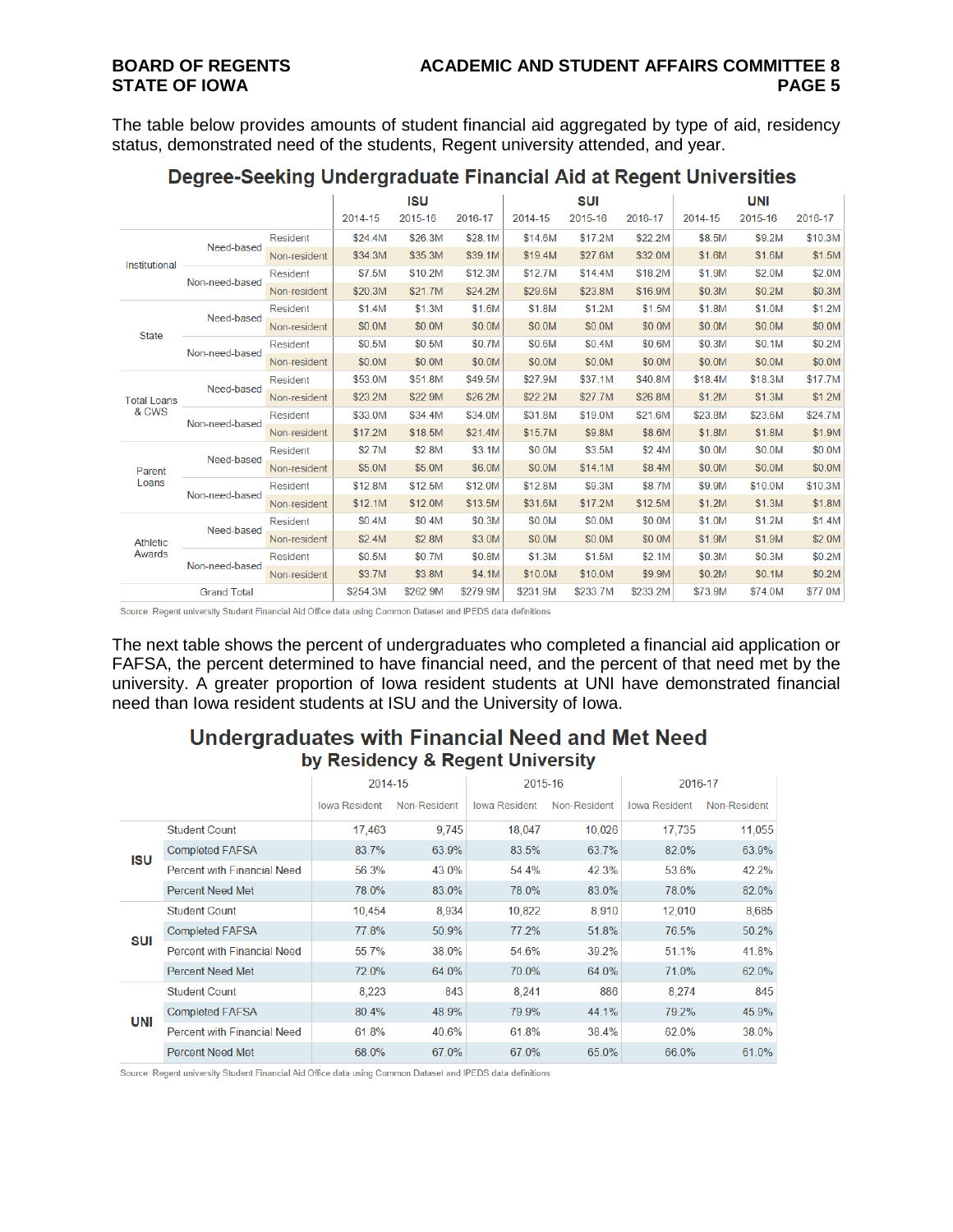#### Net Cost

Net cost or net price is calculated by subtracting the average amount of grants and scholarships from the total sticker price of attending a university. Net cost is generally a more accurate approximation of how much a student pays for college.

Regent university students with the greatest financial need receive the most financial aid. This results in differences in net cost by family income (as shown in the graph below). For example, a student from a family with an adjusted gross income of \$30,000 or less, has a net cost of almost half that of a student from a family with an income of greater than \$110,000.



Net Cost per Year of Attending a Regent University by Adjusted Gross Income

The graph below compares the net cost of attending one of the three Regent universities with the net costs at our public university peers and public AAU institutions.



**Net Cost after Grants & Scholarships:**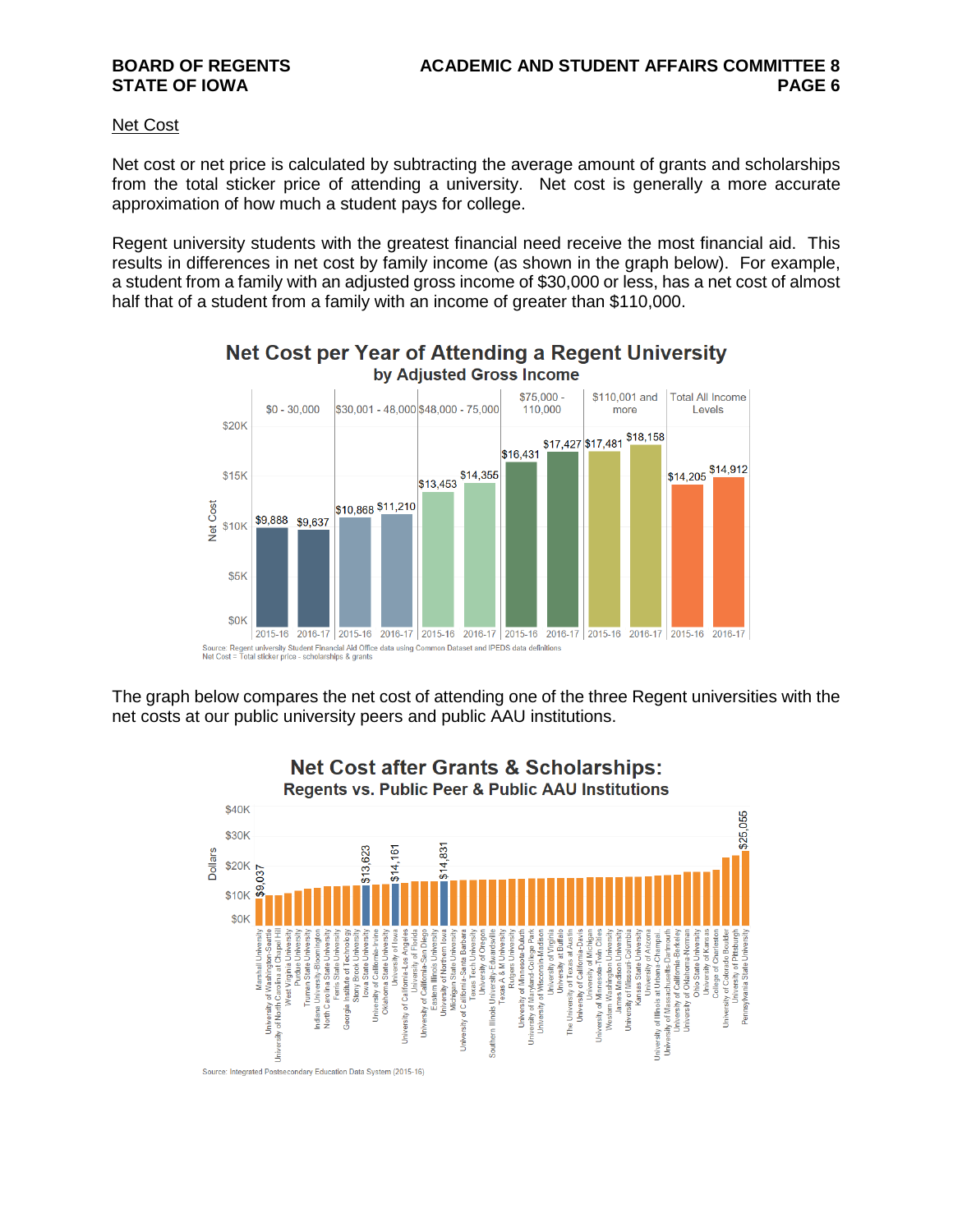As an additional point of comparison, the Regent universities have the lowest net cost of fouryear colleges and universities in Iowa (see graph below).



#### Debt

The table below shows the average amount of debt for students who graduate with debt. Graduate debt for Iowa resident students at the Regent universities dropped -3.0% from last year. It is important to note that among Iowa resident graduates, 35.4% from Iowa State University, 41.1% from the University of Iowa, and 28.2% from University of Northern Iowa graduated with no debt.

|            |                                      | 2014-15  | 2015-16  | 2016-17  |
|------------|--------------------------------------|----------|----------|----------|
| <b>ISU</b> | <b>Iowa Resident Debt</b>            | \$26,113 | \$27,363 | \$26,546 |
|            | Percent of Jowa Residents Who Borrow | 70.2%    | 64.2%    | 64.6%    |
|            | Non-Resident Debt                    | \$30,942 | \$31,394 | \$30,105 |
|            | Percent of Non-Residents Who Borrow  | 52.1%    | 52.8%    | 50.2%    |
| <b>SUI</b> | <b>Iowa Resident Debt</b>            | \$26,840 | \$26,715 | \$25,599 |
|            | Percent of Iowa Residents Who Borrow | 63.0%    | 62.1%    | 58.9%    |
|            | Non-Resident Debt                    | \$31,196 | \$29,451 | \$32,908 |
|            | Percent of Non-Residents Who Borrow  | 41.4%    | 42.9%    | 38.9%    |
| <b>UNI</b> | <b>Iowa Resident Debt</b>            | \$23,352 | \$24,093 | \$23,712 |
|            | Percent of Iowa Residents Who Borrow | 74.2%    | 70.6%    | 71.8%    |
|            | Non-Resident Debt                    | \$22,743 | \$28,197 | \$27,228 |
|            | Percent of Non-Residents Who Borrow  | 52.5%    | 47.7%    | 33.1%    |

#### Average Debt for Undergraduates Who Graduated with Debt

Source: Regent university Student Financial Aid Office data using Common Dataset and IPEDS data definitions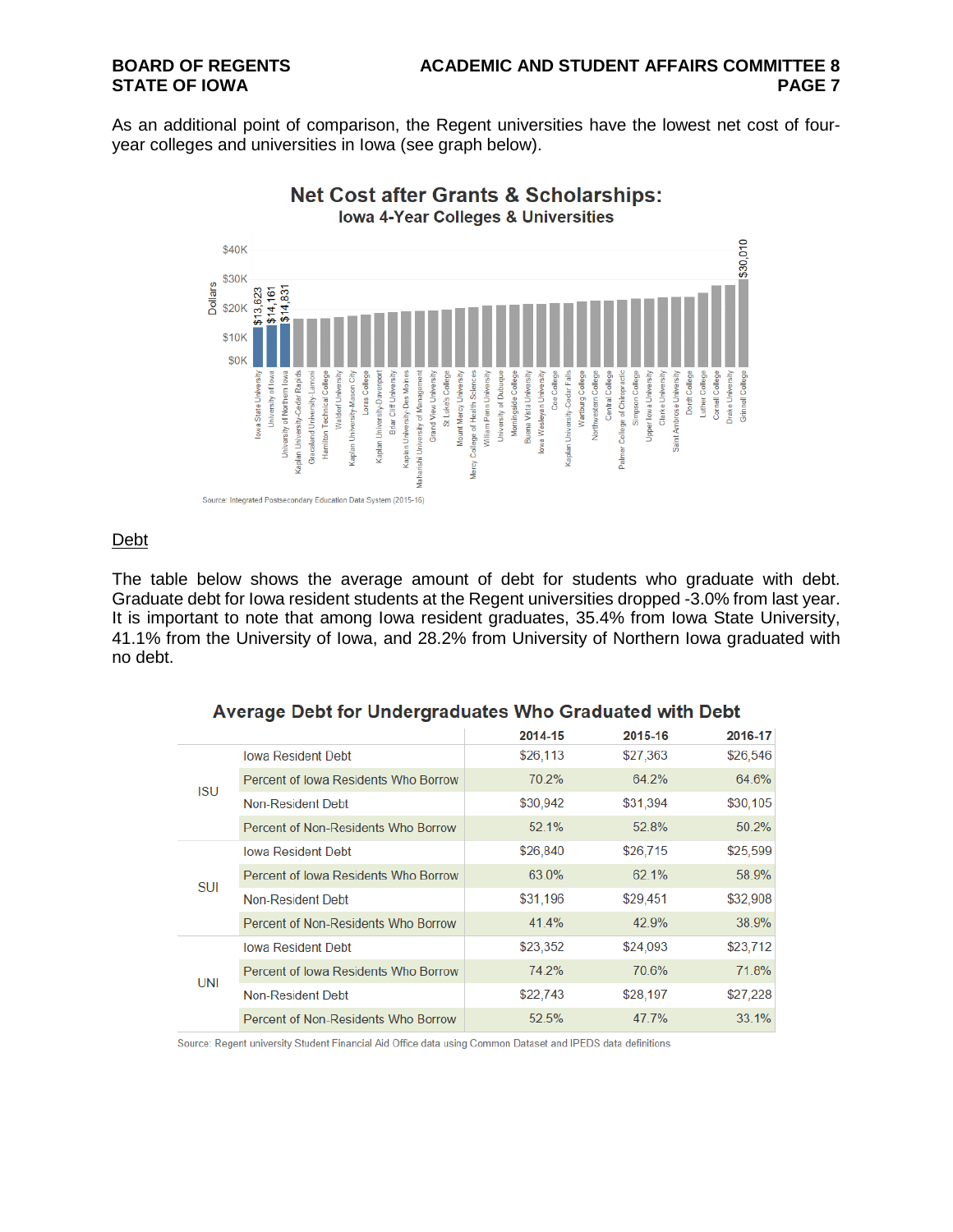# **BOARD OF REGENTS ACADEMIC AND STUDENT AFFAIRS COMMITTEE 8**

Graduate debt at the Regent universities compares favorably to debt at other Iowa four-year colleges and universities (see graph below). The left side of the graph shows the average debt for each student who graduates with debt. The right side shows the average debt for all students who graduated. The average debt for all students is much lower for the Regent universities because a relatively high percent of our students graduate with no debt.



#### lowa Graduate Debt for Class of 2016

#### Student Debt Default Rates

The Higher Education Opportunity Act of 2009 created a new calculation to determine what percent of college and university graduates defaulted on their student loan by three years after graduation. According to the U.S. Department of Education, the Regent university debt default rate for the graduate cohort of 2014 compares favorably both within the state of Iowa and nationally (see below).

- University of Iowa: 2.7%
- Iowa State University: 2.9%
- University of Northern Iowa: 3.5%
- U.S. 4-year public universities: 7.5%
- U.S. average: 11.5%
- State of Iowa average: 12.6%
- Iowa community colleges: 18.3%
- Iowa Private for-profit 4-year colleges: 14.6%
- Iowa Private for-profit 2-year colleges: 14.0%
- Iowa Private 4-year colleges and universities: 6.0%